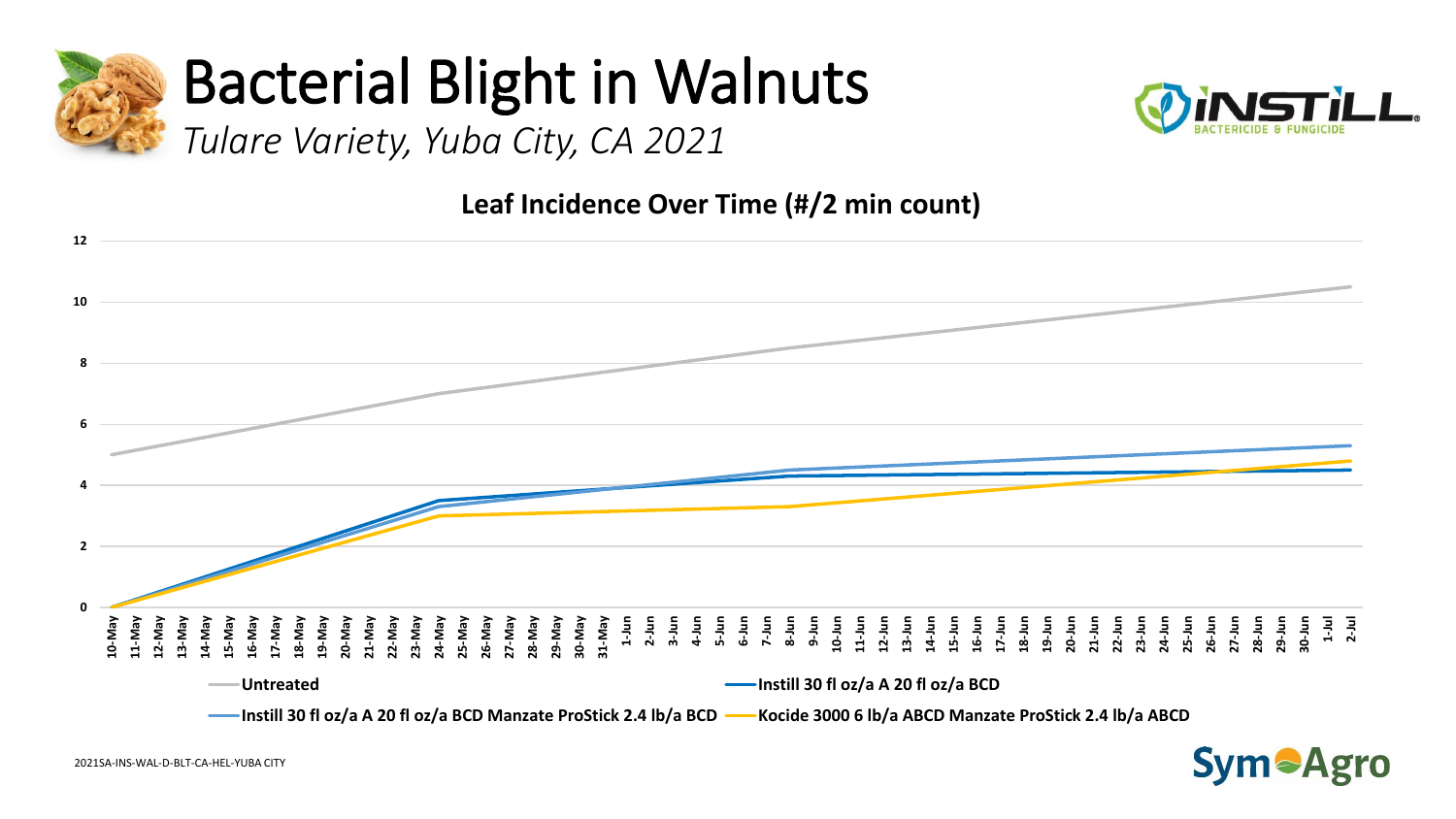



*Tulare Variety, Yuba City, CA 2021* 



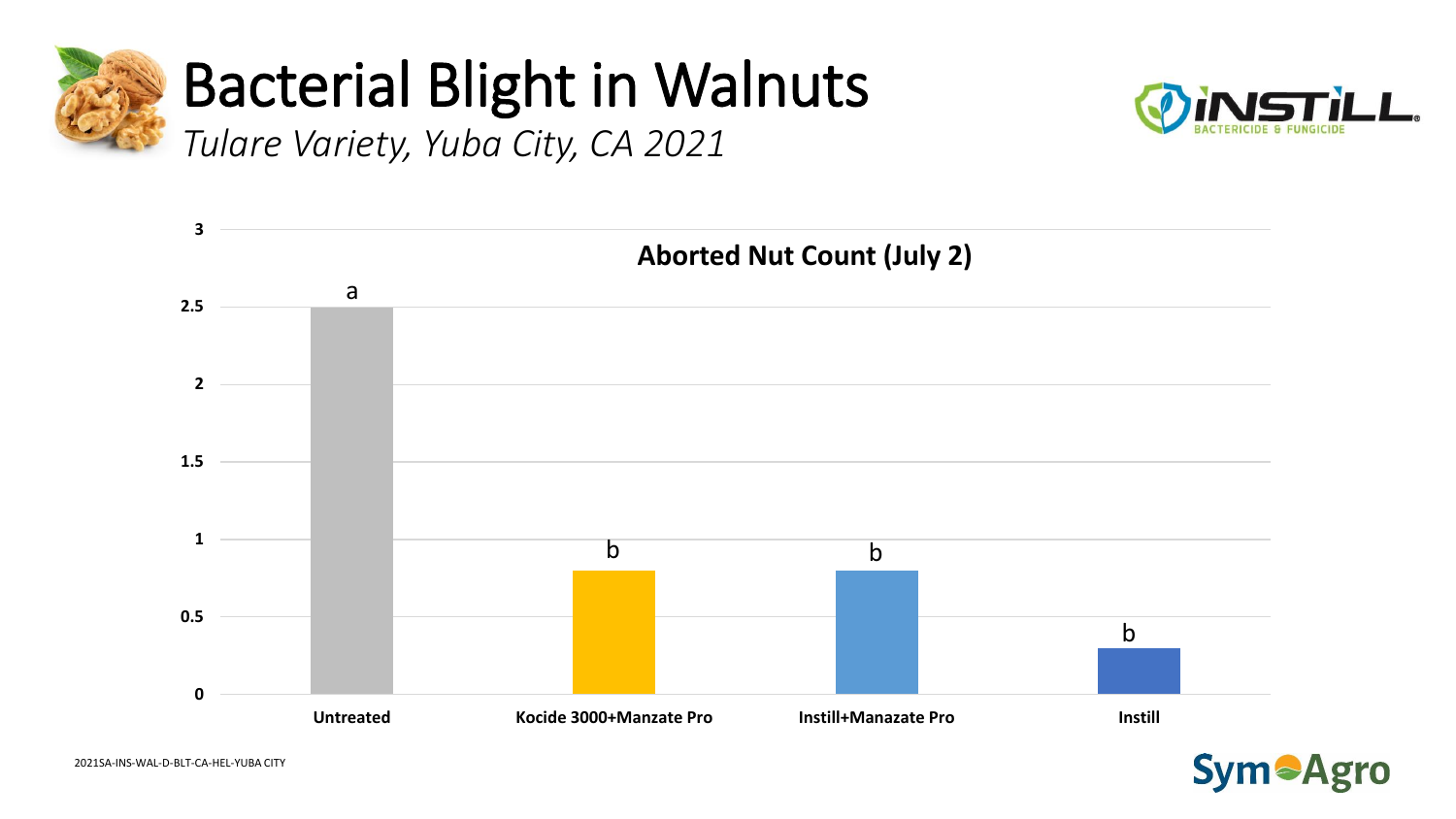

#### **Bacterial Blight in Walnuts** Tulare Variety, Yuba City, CA 2021





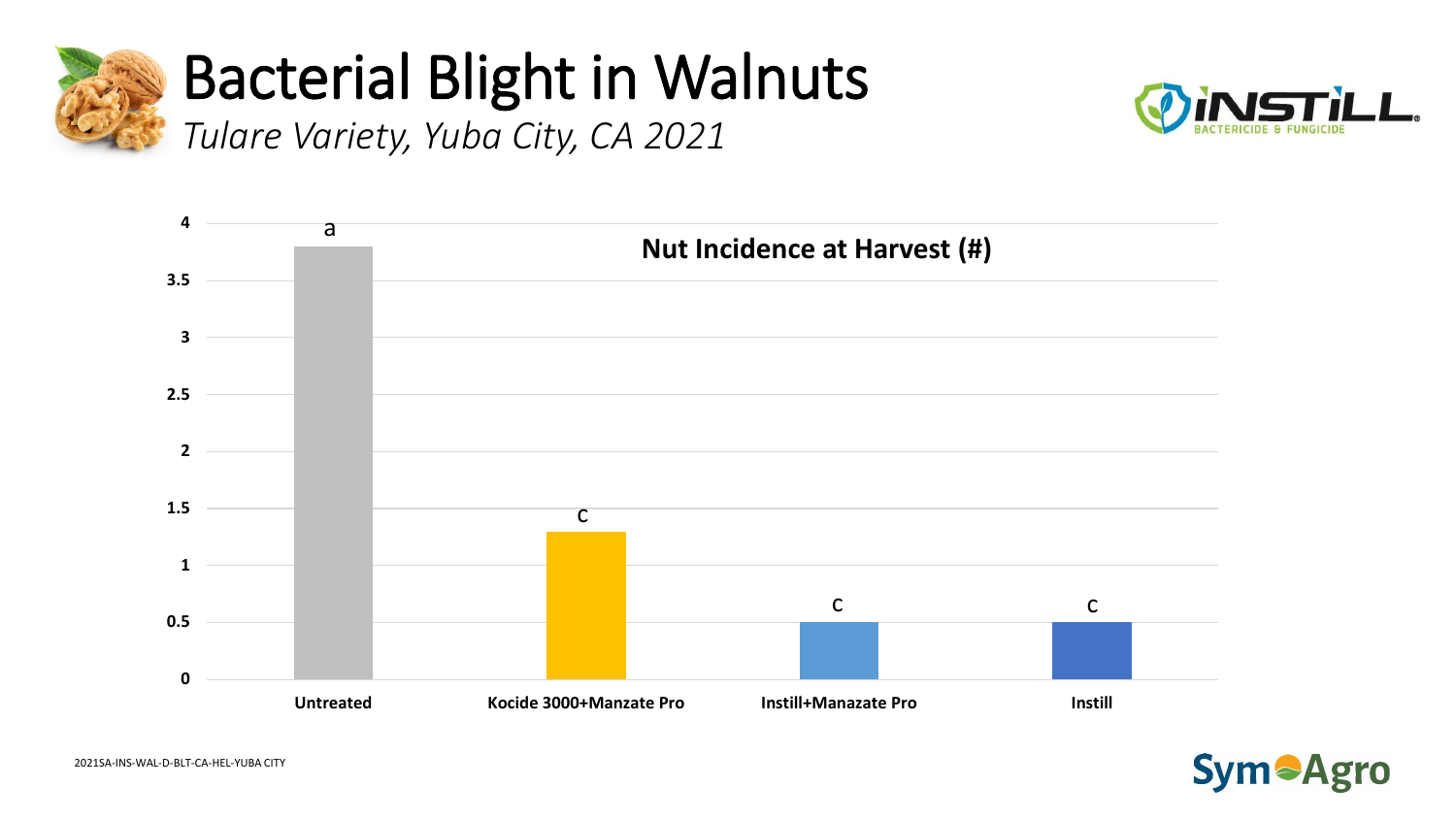



*Chico Variety –Sawtooth Ag Research , Farmersville, CA 2021* 



**Aborted Nut Count (5-5-21)**